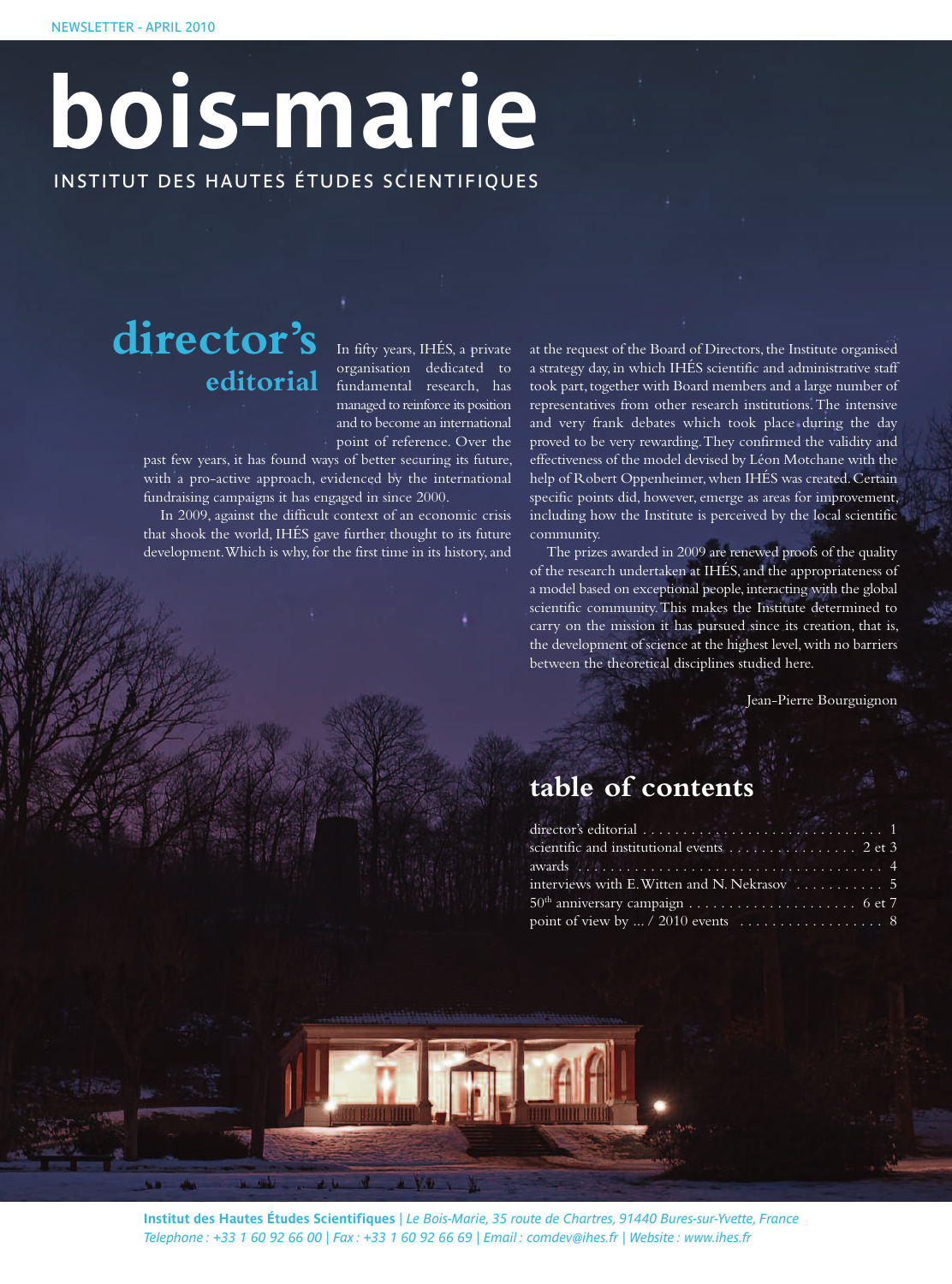# **scientific ...**



## mathematical posterity of **Grothendieck**

From 12 to 16 January 2009, Spencer Bloch, Pierre Cartier and Claire Voisin organised *Aspects of Algebraic Geometry; the Mathematical Posterity of Grothendieck*. The event focused on a historical survey of the influence on mathematics, as well as a description of current trends directly inspired by the work of this visionary man.

*For algebraic geometers of my generation (I first saw IHÉS in 1968) the influence of Alexandre Grothendieck has been overwhelming. Both the brilliance of his program and the sadness of his premature departure have resonated at IHÉS throughout the past 50 years.*

*A number of people helped Pierre Cartier and ClaireVoisin organize a conference in January 2009 at IHÉS intended to showcase some of Grothendieck's ideas and how they have evolved throughout the years, as well as to say something about the man himself and his life. It was an opportunity for a unique institution to pay homage to a unique person whose contribution is still being felt.*

> Spencer Bloch Professor, University of Chicago

*Pierre Deligne*

## **interdisciplinary** international workshop

An international workshop on *Pattern Formation in Morphogenesis* took place at IHÉS from 11 to 14 January 2010. The workshop was the latest in a series of highly successful events, initiated some 12 years ago by Mikhail Gromov, bringing together scientists operating at the interface between mathematics and biology at the Institute.

Vincenzo Capasso, Mikhail Gromov, Annick Harel-Bellan and Nadya Morozova organised the workshop. 19 formal presentations were made, essentially by biologists. In addition, 15 mathematicians were invited to the workshop with the remit of prompting discussions and stimulating and engaging in group work.They had received abstracts of the formal presentations beforehand.

Around 80 participants attended the workshop. The US, France, the Netherlands, Japan, the UK, Germany, Russia, Italy, Canada, Israel were the countries represented. There was widespread agreement that this had been a very useful and productive event, with many new collaborations initiated during the workshop, and the fact that many speakers and participants engaged in developmental biology research, which studies the processes governing the growth of organisms, were present. Biologists from different disciplines in this research area



*Poster presentation*

were able to discuss and elucidate several general questions of pattern formation formulated by mathematicians during the workshop.

The conference was supported by the Richard Lounsbery Foundation and received complementary support from the French-Japanese Sasakawa Foundation,the Beverly and Raymond Distinguished Lectureship Program (Sackler lecture given by Annick Harel-Bellan), and the Simons biology fund at IHÉS.

### **string theory**

A day of seminars, organised by Pierre Vanhove, a visiting CEA researcher at the Institute, took place on 4 March 2009. The event was an opportunity for IHÉS researchers to present their latest results on String Theory. Many scientists from the Paris region attended it.

## **CEA-IHÉS meeting**

This event held on 18 March 2010 brought CEA (IPhT) and IHÉS researchers together around common themes such as Quantum Field Theory, fundamental mathematical structures and biology.

### **workshop**

Dirk Kreimer organised a *Quantum fields, periods and polylogarithms* workshop from 2 to 5 June 2009,which aimed to bring together people from different communities with an interest in Quantum Field Theory, in an attempt to bridge the language gap. This workshop was the continuation of a first event which took place at the Institute in June 2006.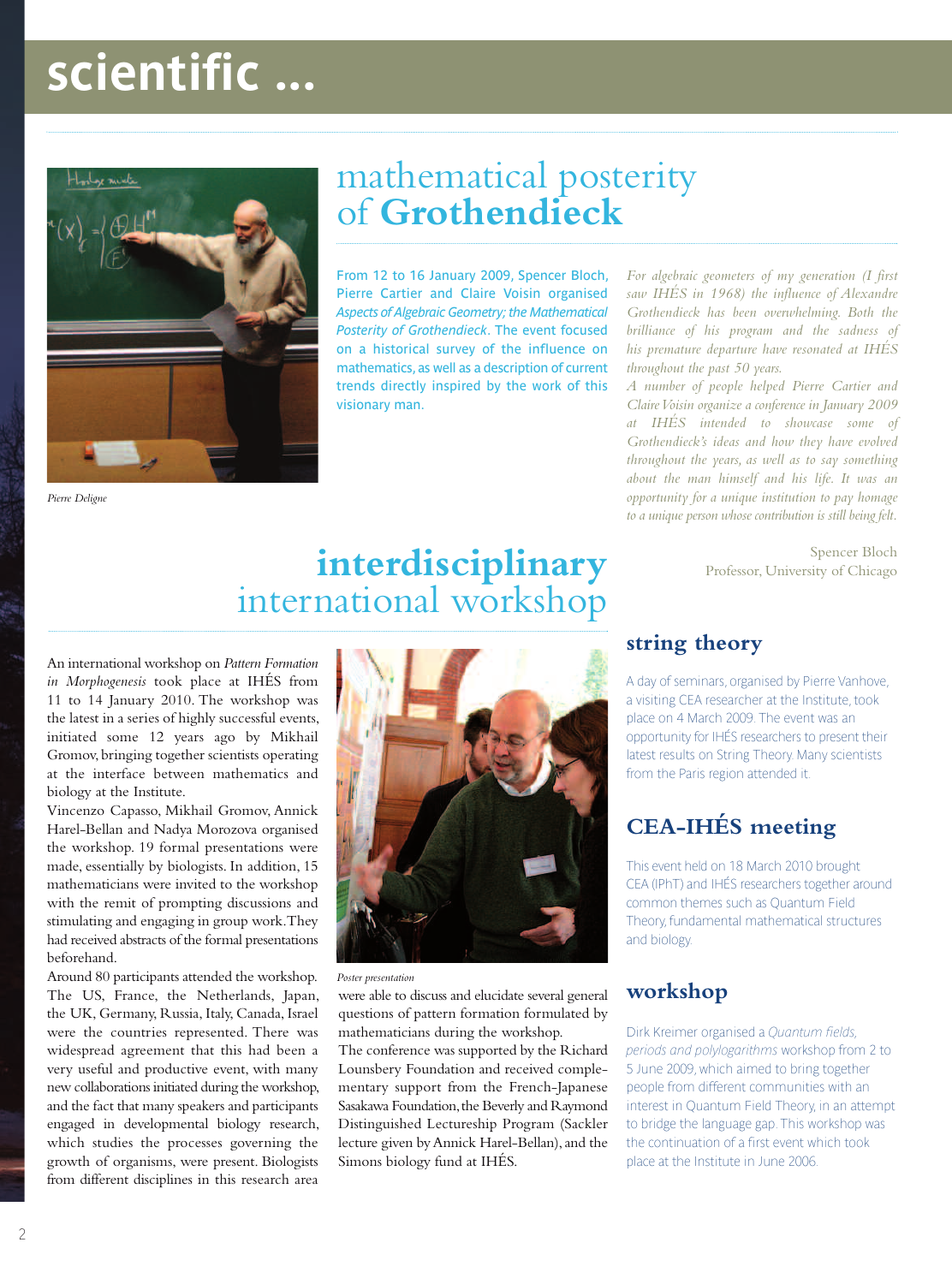# **and institutional events**

# UCP-IHÉS chair

The UCP-IHÉS (Université de Cergy-Pontoise – Institut des Hautes Études Scientifiques) Analysis Chair was created in June 2009 for five years. It is held by Frank Merle, mathematics professor at the Université de Cergy-Pontoise, one of the world's leading specialists in non-linear partial differential equations.



*Frank Merle*

This joint Chair represents an important new form of partnership between two research institutes in the Paris region.

## **partnership** with Université Paris-sud 11 and Conseil général de l'Essonne



*Philippe Lagayette, David Ros*

The signing ceremony of a partnership agreement between the Conseil général de l'Essonne (local government body) and IHÉS to fund a building project at the Ormaille housing estate, took place on 20 November 2009. In addition, a separate agreement on accommodation for researchers was signed between Université Paris-sud 11 and IHÉS.

### **MATHS A VENIR 2009**

This large-scale event with over 700 participants was a successful one, and highlighted the need for mathematical research to evolve. Discussions initiated among researchers and business and political leaders should continue in 2010.

The "Ormaille residence" is located in Bures-sur-Yvette, near IHÉS and Université Paris-sud 11. The Conseil général de l'Essonne has funded the creation of 11 apartments in the attics of existing houses in the residence, six of which are to be allocated to scientists from the nearby mathematics department of the Université Parissud 11, and the remainder to IHÉS visitors.

During the official signing ceremony, the Conseil général de l'Essonne was represented by David Ros,Vice-President in charge of Higher Education and Research, and IHÉS by Philippe Lagayette, Chairman of the Board of Directors.

The Institute is very happy to partner up with a prestigious neighbouring institution dedicated to mathematics in this collaborative housing project for senior visitors, who come to work with scientists from both institutions.



*The Unravelers exhibition in Mahidol University, Bangkok*

### **2010Wolf prize**

Dennis Sullivan and Shing-Tung Yau have been awarded the 2010 Wolf Prize in Mathematics. Dennis Sullivan, Einstein Chair holder at City University of New York, and professor at State University of New York at Stony Brook,was a permanent professor at IHÉS for over 20 years. A specialist in topology and dynamical systems, he is also remembered at the Institute for his rare talent in stimulating discussions and exchanges among scientists and inspiring them to reach new heights in their thinking.

### **Publications Mathématiques de l'IHÉS**

The Managing Editors of the Publications Mathématiques de l'IHÉS have been: Jean Dieudonné, Jacques Tits and latterly Étienne Ghys,whom IHÉS thanks for his ten years'service to the journal. The Institute is now very pleased that Claire Voisin (CNRS, Institut de mathématiques de Jussieu, France) and Sergiu Klainerman (Princeton University) have agreed to form the new team of Managing Editors.

### **Strategy day**

On 4 November 2009, IHÉS organised its first ever strategy day with 38 people,20 of whom came from external institutions.

The aim for the day was to identify and address areas for improvement, based on an appraisal of the first fifty years of the Institute's existence. The validity of the Institute's organisational model and questions of size and influence were among the topics discussed.

### **The Unravelers in Bangkok**

The travelling exhibition of some of the photos in "The Unravelers"book stopped by for a few days in October 2009 at the Mahidol Universty in Bangkok, during the *Franco-Thai Seminar in Pure and Applied Mathematics* conference.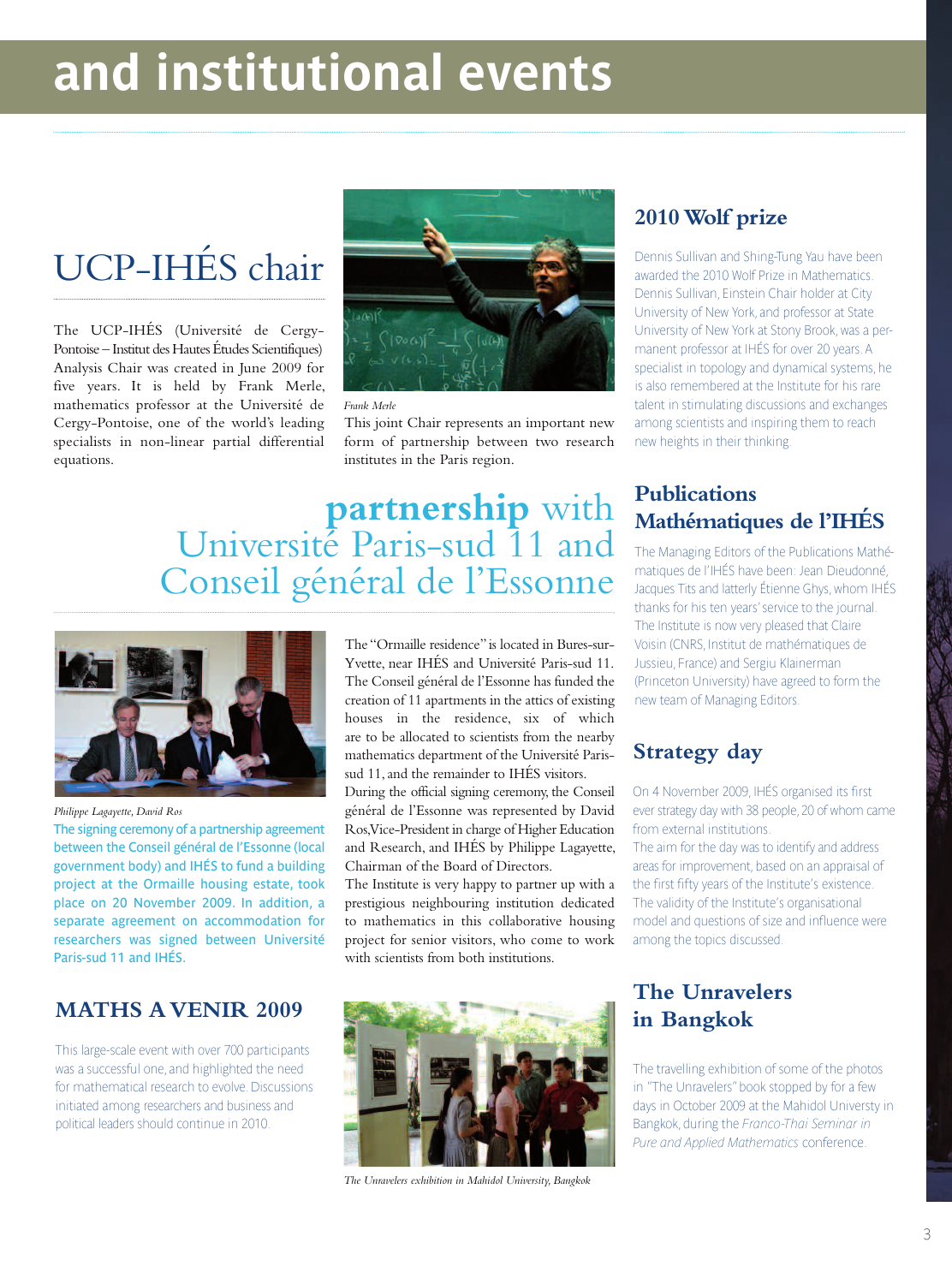# **awards**

## **2009 Abel** Prize

IHÉS scientific and administrative staff alike rejoiced, together with many other people, at the news that Mikhail Gromov had been awarded the prestigious 2009 Abel Prize "for his revolutionary contributions to geometry". Press coverage of the event was extensive, and King Harald of Norway awarded the prize.

The Institute organised its own celebration to mark this amply deserved award. His Excellency Mr Tarald Brautaset, the Norwegian Ambassador to France, honoured with his presence the event held on 22 September 2009 in Bures-sur-Yvette, with many distinguished guests. Mr Ronan Stephan, Director General for Research and Innovation, representing the French Minister for Higher Education and Research, also made a presentation. Pierre Pansu, professor at Université Paris-sud 11 and a former student of Mikhail Gromov, gave a lecture on the many breakthroughs in geometry achieved by Gromov.



*Mikhail Gromov*

His presentation was both accessible for nonmathematicians and moving, reflecting his deep attachment to his mentor.

## **2009 Marcel Grossmann** award

The Institut des Hautes Études Scientifiques (IHÉS) received the Marcel Grossmann Award "for its outstanding contributions to mathematics and theoretical physics, and notably for having renewed basic geometrical concepts, and having developed new mathematical and physical aspects of spacetime."



*Jean-Pierre Bourguignon*

The award was presented to IHÉS Director Jean-Pierre Bourguignon during the 12<sup>th</sup> Marcel Grossmann meeting, which took place from 12 to 18 July 2009 in Paris, France.

The Marcel Grossmann Awards are made during the Marcel Grossmann meetings every three years, organised by ICRANet in collaboration with UNESCO and the International Center for Theoretical Physics  $(ICTP)$ 

The meetings, founded in 1975 by Remo Ruffini and Nobel laureate Abdus Salam, the founder of ICTP, are organized in order to provide opportunities for discussing recent advances in gravitation, general relativity and relativistic field theories. The awards recognise both institutional and individual achievements in these fields.

### **How does he do it?**

*Gromov has a deep and detailed understanding of many areas, which are seemingly far from geometry. Group theory and other fields such as partial differential equations have been strongly influenced by Gromov's introduction of a geometric perspective.*

#### *Early influences:*

*Gromov cites the "obviously nonsensical" work of Nash on the isometric embedding problem and of Smale on turning the 2-sphere inside out, as strong early influences.These led to his far reaching work on the "h-principle" and "convex integration". Another strong influence was the work of Kazhdan-Margulis, which associated nontrivial nilpotent subgroups to the "thin" parts of locally homogeneous spaces.*

*This led to his work on "almost flat manifolds" and subsequently, to many other works in geometry and discrete groups.*

#### *The h-principle:*

*The h-principle asserts very roughly, that for "most" underdetermined partial differential equations arising, the "obvious" obstructions to the existence of a solution are the only ones and solutions are rather dense in appropriate function spaces.Intuition derived from the classical equations of mathematical physics makes the above statement seem totally counterintuitive. Gromov invented a general tool, called "convex integration", which can be used to verify the h-principle in many specific cases. These ideas have slowly been assimilated, though the full effects are likely yet to be felt.*

#### *Meeting Gromov in 1974:*

*The experience of meeting in person the man who in theWest was known primarily for a seemingly strange result on positive and negative curvature, remains vivid in my mind after 35 years. Initial curiosity rapidly gave way to shock.After some weeks of listening to Misha, I remarked to Dennis Sullivan:* "I have the impression that more than half of what is known in Riemannian geometry is known only to Gromov." *A bit later Detlef Gromoll said to me:* "Misha is one of the great minds of the century,I don't know how he does it, he understands everything in the simplest possible way"*.*

Jeff Cheeger Professor at C.I.M.S., NewYork, USA Excerpt from his speech in Oslo, 20 May 2009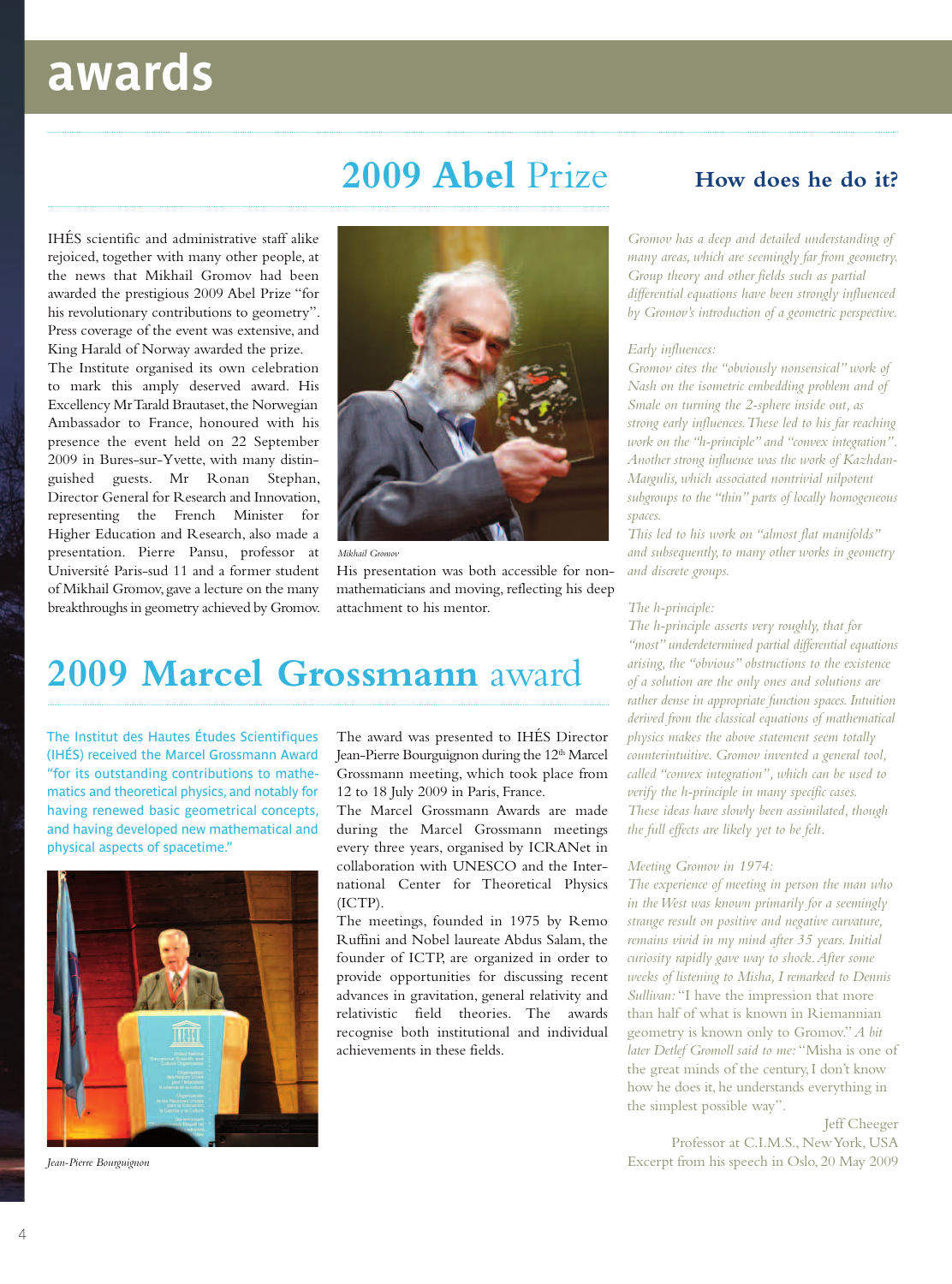# **interview with ...**



Professor at IAS, Princeton, he is the first physicist to have received the Fields medal (1990). He works on Superstring Theory, which incorporates extremely complicated mathematical problems.

#### **1.What is String Theory?**

**EW:** Modern physics is based on two big theories. Einstein's theory of gravity - known as General Relativity - describes stars, galaxies, and the Universe as a whole. Quantum Mechanics describes atoms and subatomic particles.It is not satisfactory to have one theory for small objects and one for large objects since they deal both with the same Universe and the large objects are made ultimately out of small ones. So physicists would like to combine General Relativity and Quantum Mechanics in a single more comprehensive theory. **NN:**The predictions of General Relativity were tested with high precision and used in very sophisticated gadgets, such as GPS navigation systems. Although some of the predictions of Quantum Field Theory were tested with an unprecedented accuracy (the measured magnetic moment of the electron agrees with the theoretical value up to one part in a trillion), the theory of the microworld is not compatible with that of the macroworld. The problem lies with the energy dependence of the strength of the gravitational interaction. If one extrapolates the laws of Newton and Einstein to the energies of the order of Planck's mass  $(10^{19}$  of the proton's mass) then one finds that the rules of Quantum Field Theory start producing infinite answers one cannot make sense of, unlike the case of the standard infinities of QFT.

**EW:** StringTheory is the way that physicists have found to overcome the difficulty.In StringTheory, an elementary particle is reinterpreted as a little loop of vibrating string. This simple idea has surprisingly far-reaching consequences.It enables us to avoid the usual problems in combining gravity with quantum theory, opens new perspectives for unifying all the forces of nature in one theory, and makes us rethink the nature of space and time.

**NN:** The effective size of these tiny loops is of Planck's order (10-33 cm).Unlike quantum field theories, of which there is an infinite variety of theoretically consistent schemes, the fundamental StringTheory seems to be unique.It is, however, plagued by a similar problem, namely the vacuum selection principle. Why is the fine structure constant (the dimensionless parameter measuring the strength of electromagnetism at the electron mass scale) of the order 1/137?Why is it that we observe only three generations of light elementary particles including nearly massless neutrinos? Edward Witten String Theory seems to be unique. It is, however, Nikita Nekrasov

> These parameters and their numerous analogues all enter in the choice of the ground state of the fundamental theory, for which presently there is no better principle than Nature is such that observers such as us (carbon-based organic chemistry filled humans) are there to observe it. In other words, were the Nature parameters altered, some key ingredients of our existence would be missing: galaxies, stars, planets, oxygen, carbon, and so on. This is not a viable principle, and one is looking for deeper reasons and pointers. Some of them may be hiding in the skies.

#### **2.What is the future of String Theory? Are there currently any competing theories?**

**NN:** The future of String Theory is promising, although the lack of clear cut experimental confirmation makes many people suspicious and nervous.There are many concurrent "theories", but most of them are either a simplified version of StringTheory inspired constructions,or simply inconsistent.There is no viable theory on the market which would avoid the vacuum selection problem.

**EW:** One of the reasons making me believe that String Theory is probably on the right track is that significant competing ideas (black hole entropy, noncommutative geometry, twistor theory, etc.) have tended to be absorbed as part of String Theory.

Interviews made in August 2009 at IHÉS.



Theoretical physicist, IHÉS permanent professor since 2000, he works at the interface between String Theory and gauge theory and on modern mathematical physics.

#### **3. What is the place of String Theory in Astrophysics?**

**EW:** Contemporary astronomers have made many discoveries that are important for particle physics and our understanding of the laws of Nature. The most startling was the discovery, about ten years ago, that the expansion of the Universe is accelerating.This observation seriously challenges many of our ideas about physics (whether in the framework of String Theory or not). Other very important discoveries have included neutrino masses and oscillations, first found in studying solar neutrinos and very important for theories attempting to unify the forces of Nature, and hints at galaxy formation that have been found by studying the radiation left over from the Big Bang. So there is much to celebrate in the Year of Astronomy. (2009 was the WorldYear of Astronomy.)

**NN:** StringTheory has many potential relations withAstrophysics and Cosmology.For one thing, some of the fundamental strings left out in the Big Bang could stretch across the sky and be visible in the form of the so-called cosmic strings. Astronomers look for signatures of cosmic strings in the form of duplicated galaxy images (as follows from some of the Einstein's predictions concerning the light bending in the gravitational field), or characteristic spikes in the gravitational radiation emanating from the cusps on the strings (as proposed by Thibault Damour and his collaborators). Even without cosmic strings, String Theory inspired corrections to the Einstein theory of gravitation that might lead to observable deviations in the motion of celestial bodies.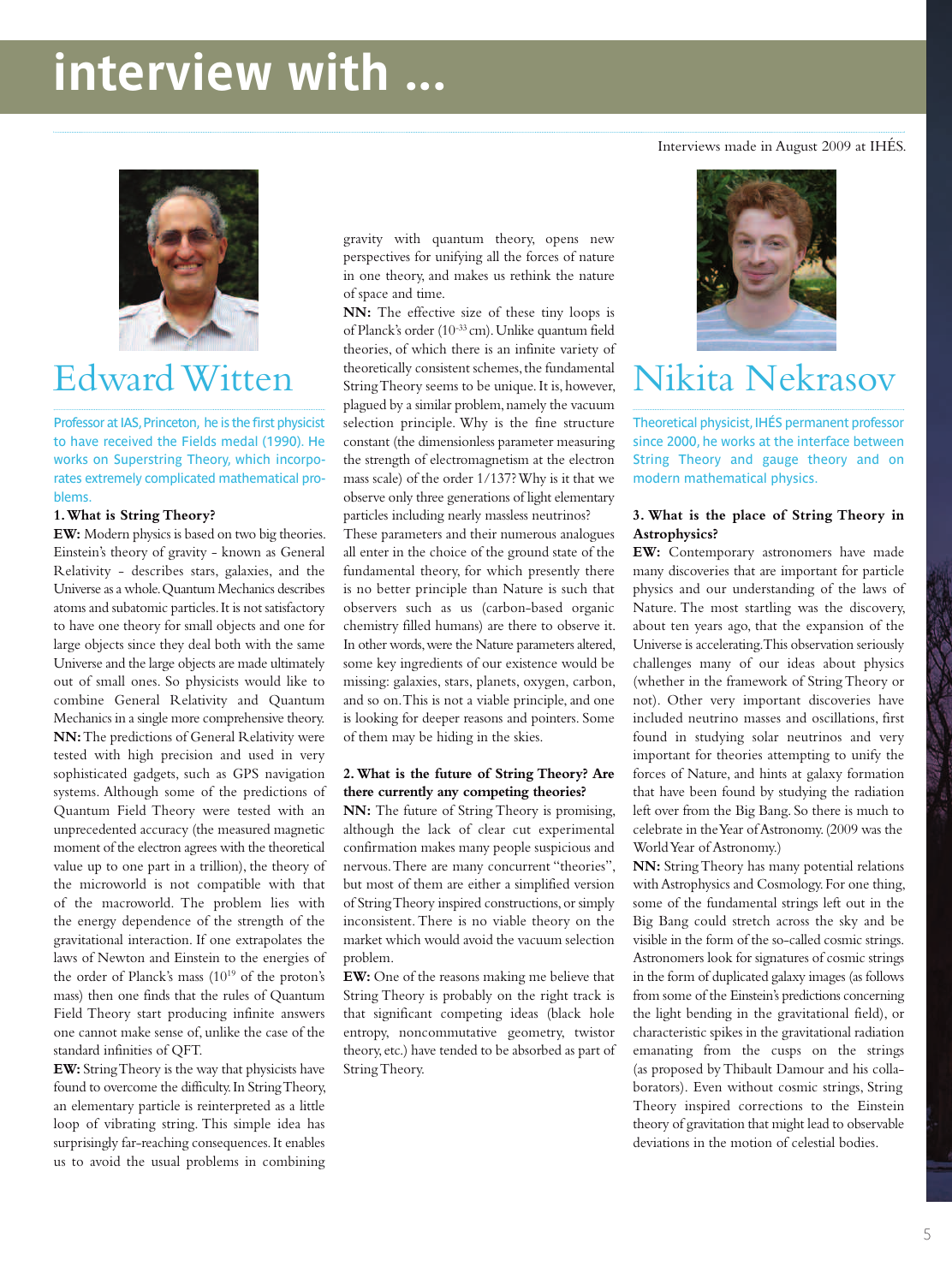# **50th anniversary campaign**

## campaign target raised

*The Board of Directors launched in 2006 an ambitious fundraising campaign, marking the IHÉS 50th anniversary, which was celebrated in 2008, to consolidate the Institute's endowment funds and enable future developments.The campaign was planned to take place over the 2006-2010 period, and to raise 20 million euros, following the 10 million euros raised between 2001 and 2004, during the first fundraising campaign at IHÉS.The campaign target was already met at the end of 2009, thanks especially to major donors loyal to IHÉS and those who have joined them.*

*Noting this success, the Board decided to extend the initial campaign until the end of 2011 and to raise the objective by several million euros.This is a bold move in the current economic climate. But IHÉS is an unusual institution, with an international reputation.The many scientific awards received by its permanent professors and visitors confirm the Institute's exceptional nature.A strategic planning exercise, in which many external scientists took part, enabled some fine-tuning of the Institute's future development plans.The groundwork for a successful campaign has thus been done, with clearly defined projects, motivated teams, many friends and supporters in the world, and, most of all, an exceptional institution.*

> André Lévy-Lang Co-Chairman of the 50<sup>th</sup> anniversary Campaign



*André Lévy-Lang*

## gift from the European foundation infrastructure for tomorrow's energies support

#### Fondation européenne **SPEDE** pour les énergies de demain **INSTITUT DE FRANCE**

The European foundation for tomorrow's energies, created by EDF under the aegis of the Institut de France, announced early in 2009 a significant contribution to the IHÉS 50th anniversary campaign,with a one million euro donation.The Foundation thus became a member of the Léon Motchane Circle, which

was set up as part of the Institute's donor recognition programme.EDF has been an IHÉS partner since the latter was founded, with annual grants awarded. This new gift, for which the Institute would like to thank the Foundation and EDF most warmly, sends a very strong message of this longstanding partner's commitment to the development of scientific activities at IHÉS.

## gift from GDF-Suez

Also a partner of many years, with annual grants from Suez and its predecessor companies, the GDF-Suez group is supporting the Institute with a financial contribution of 400 K€ over a period of four years. 70% of funds will be allocated to the GDF-Suez Fund,an endowment fund, while the remaining 30% (30 K $\epsilon$ 

each year) will be allocated to the Institute's operational budget.

IHÉS would like to thank Mr Gérard Mestrallet and Mr Yves de Gaulle most sincerely for GDF-Suez's support of the Institute's work.



The French Ministry for Higher Education and Research contributed to the maintenance of IHÉS infrastructure in 2009,as part of the government's stimulus package. Funds from the Ministry made it possible to quickly undertake urgent road works in the Ormaille residence and on the Bois-Marie site.

The Institute extends warm thanks to the Minister for Higher Education and Research for this contribution. Mr Ronan Stephan, Director general for Research and Innovation, announced this measure during the ceremony organised at IHÉS in September 2009 to celebrate Mikhail Gromov's Abel Prize.

IHÉS owns a 12-hectare property which requires constant upkeep and makes heavy demands on resources. Private and public contributions that help the Institute maintain its infrastructure are therefore very important.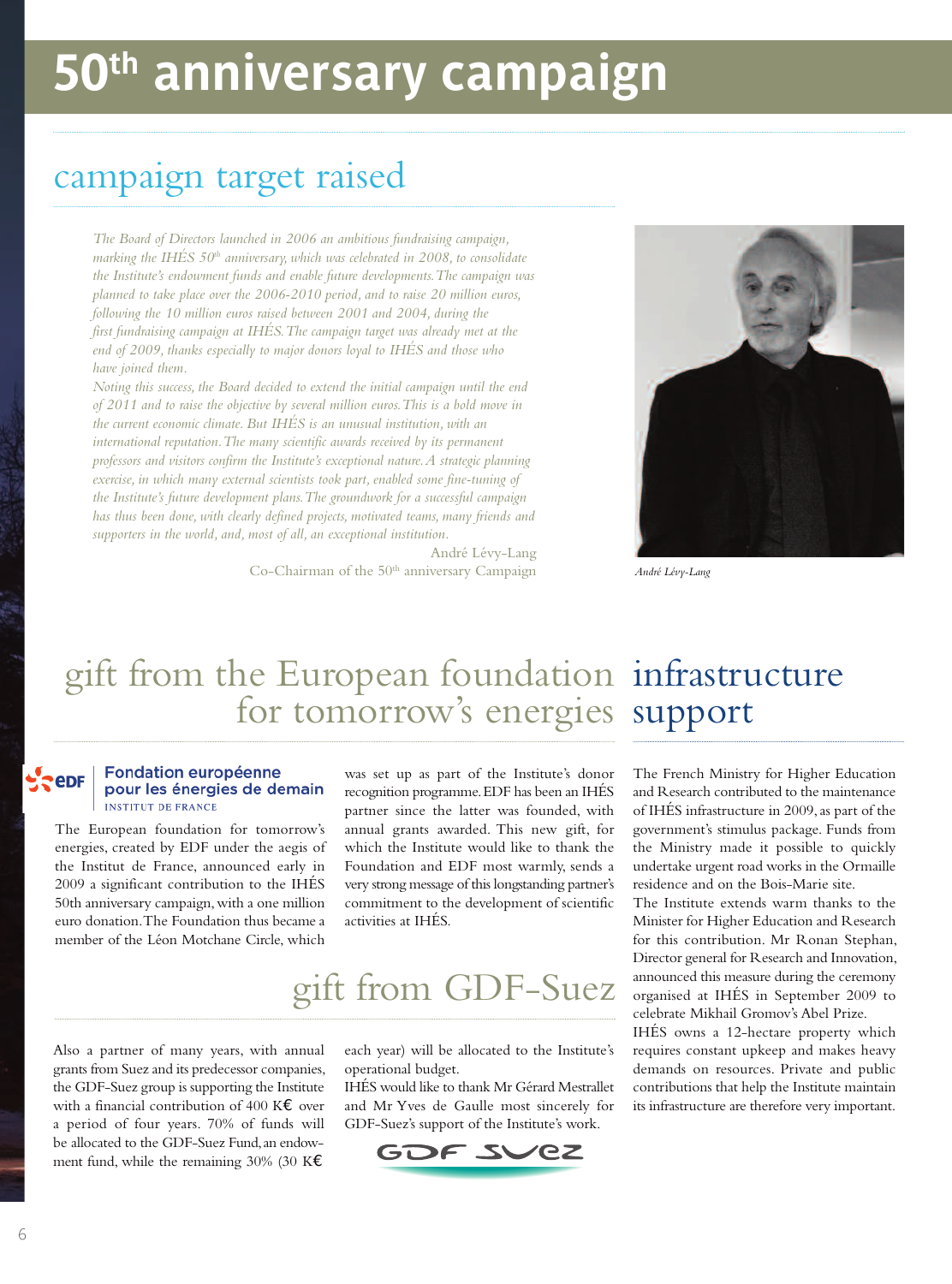### **Chern Fund**

IHÉS is continuing its fundraising efforts in China to increase the number of Chinese visitors invited to the Institute. With this objective in mind,the Institute is organising a conference for the general public on 12 October in the France Pavilion at Expo 2010 Shanghai China. This event, the second part of the *"meeting the Unravelers"* conference organised in 2008 at the musée du quai Branly, will be the opportunity for the Institute to reinforce its presence in China and to meet both Chinese research institutions and businesses.



# AXA-IHÉS chair for mathematics

#### The AXA-IHÉS Chair for mathematics was created in 2008 by the AXA Research Fund.

Maxim Kontsevich, IHÉS mathematics permanent professor, is the first holder of this Chair, the official launch of which was celebrated at the Bibliothèque Nationale de France in Paris on 25 November 2009. Philippe Lagayette, Chairman of the Board of Directors of IHÉS, Anne-Juliette Hermant, Head of the AXA Research Fund and François Bucchini, CEO of AXA Cessions and IHÉS Board member, were the first to congratulate Maxim in their opening addresses. Jean Pierre Bourguignon, IHÉS Director also made a presentation, before handing the floor to Jørgen Ellegaard Andersen, Professor of mathematics at Århus University,



*Philippe Lagayette, Maxim Kontsevich, Jørgen Andersen, François Bucchini*

who delivered a fascinating talk on Maxim Kontsevich's scientific career and the impact of his work. The presentations ended with Maxim's much appreciated closing speech and the evening concluded with a cocktail.

### **support from Total S.A.**

Total S.A. has made a gift of 200 000 euros with instalments over the 2008-2012 period. The gift will be allocated in equal parts to the Chern Fund and to the Japan Fund.

### **Brin Family Foundation**

The US-based Brin Family Foundation made a generous \$200 000 contribution to Friends of IHES in June 2009,to fund the Institute's scientific activities. IHÉS thanks the Brin family for their support.

## **Japan Fund**

After the official celebration in Tokyo in April 2009 of the end of fundraising efforts in Japan, IHÉS is delighted with the results. 1.8 M $\epsilon$  of the  $2 M \epsilon$  initialy planned has been raised. Investment income from the Japan Fund has already supported several researchers. The key objective of reinforcing links with the Japanese scientific community has thus been met.

The Pierre Bonelli Chair was created in 2005 in honour of Pierre Bonelli, who was an admirer and devoted supporter of the Institute (he was Vice-Chairman of the IHÉS Board of Directors for the last 10 years of his life).



*Pierre Bonelli*

## Pierre Bonelli chair

The Pierre Bonelli Chair has already enabled four researchers to visit the Institute and fundraising efforts continue to meet the target set.

Jean-Pierre Bourguignon gave a conference to students in engineering school preparatory classes at the Lycée de l'Empéri in Salon-de-Provence on 17 November 2009, during ScienceWeek.The lycée (high school) holds a special place in the town of Salon and in the life of Pierre Bonelli,as part of his studies took place there.

An inauguration ceremony will take place on 8 June 2010, in Salon again, in Pierre Bonelli's former school, which will become known as "École Pierre Bonelli". Mrs Harriet Bonelli commented that *"In this way, the memory of Pierre could inspire youngsters in Salon, whilst encouraging their interest in scientific research through IHÉS"*.